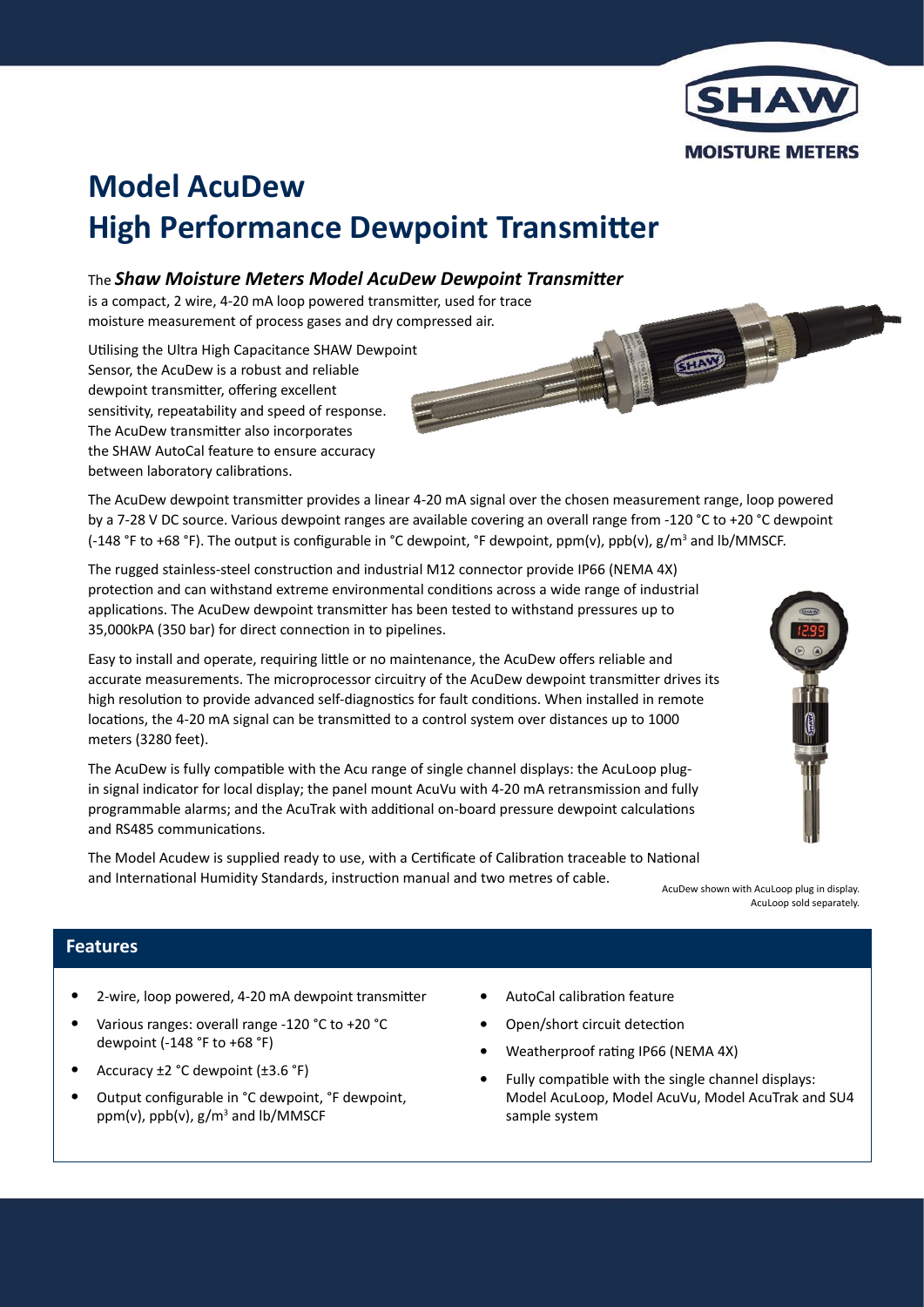

| <b>DEWPOINT SENSOR SPECIFICATIONS</b>                                                                                                                                                                                                                                                                                                                                                                                                                                                                                                                                                                                                                                                                                                                                                                                                                                                                                                                                                              |                                                                                                                                                                                                                                                                                                                                                                                                                                                                            |  |  |  |
|----------------------------------------------------------------------------------------------------------------------------------------------------------------------------------------------------------------------------------------------------------------------------------------------------------------------------------------------------------------------------------------------------------------------------------------------------------------------------------------------------------------------------------------------------------------------------------------------------------------------------------------------------------------------------------------------------------------------------------------------------------------------------------------------------------------------------------------------------------------------------------------------------------------------------------------------------------------------------------------------------|----------------------------------------------------------------------------------------------------------------------------------------------------------------------------------------------------------------------------------------------------------------------------------------------------------------------------------------------------------------------------------------------------------------------------------------------------------------------------|--|--|--|
| Sensing Element: Shaw Ultra High Capacitance - Aluminium Oxide Sensor<br><b>Ranges:</b> Dewpoint = $0.1 \text{ °C}/0.2 \text{ °F}$ resolution<br>-100 °C to +20 °C (-148 °F to +68 °F) dewpoint<br>ZD:<br>-65 °C to +20 °C (-85 °F to +68 °F) dewpoint<br>HD:<br>Go (Gold)<br>-120 / -20 °C (-148/-4 °F) dewpoint<br>$0.1$ ppb - 1,000 ppm(v)                                                                                                                                                                                                                                                                                                                                                                                                                                                                                                                                                                                                                                                      | AutoCal: Field calibration/span check facility. Activated and operated<br>via the potentiometer on the transmitter body<br><b>Factory Calibration:</b> Supplied with Certificate of Calibration traceable<br>to National Physical Laboratory (NPL)<br><b>Accuracy:</b> $\pm$ 2 °C ( $\pm$ 3.6 °F) dewpoint NPL traceable -90 °C to +20 °C<br>$\bullet$                                                                                                                     |  |  |  |
| $P$ (Purple):<br>$-100/0$ °C (-148/+32 °F) dewpoint<br>$0 - 6,000$ ppm(v)<br>-100 / -20 °C (-148/-4 °F) dewpoint<br><b>S</b> (Silver):<br>$0 - 1,000$ ppm(v)<br>-80 / 0 °C (-112/+32 °F) dewpoint<br>$G$ (Grey):<br>$0 - 6,000$ ppm(v)<br>$R$ (Red):<br>$-80$ / $-20$ °C ( $-112$ / $-4$ °F) dewpoint<br>$0 - 1,000$ ppm(v)<br>$B$ (Blue):<br>$-80$ / +20 °C ( $-112$ /+68 °F) dewpoint<br>$0 - 23,000$ ppm(v)<br>MP:<br>$0.1$ to 100.0 ppm(v)<br>0.1 ppm resolution<br>LP:<br>$0.01$ to 10.00 ppm(v)<br>0.01 ppm resolution<br>GH:<br>0.01 to 10.00 $\frac{g}{m^3}$<br>$0.01$ g/m <sup>3</sup> resolution                                                                                                                                                                                                                                                                                                                                                                                         | (-130 °F to +68 °F)<br><b>Temperature Coefficient:</b> Temperature compensated for operating range<br>$\bullet$<br>Resolution: 0.005 mA<br>Repeatability: Better than ±0.3 °C (±0.54 °F) dewpoint<br>$\bullet$<br>Operating Temperature: - 20 °C to +60 °C (-4 °F to +140 °F)<br><b>Storage Temperature:</b> -20 °C to +70 °C (-4 °F to +158 °F)<br>Response Times: Wet to dry: -20 °C to -60 °C - less than 120 secs<br>Dry to wet: -100 °C to -20 °C - less than 20 secs |  |  |  |
| LB:<br>0.1 to 100.0 lb/MMSCF<br>0.1 lb/MMSCF resolution<br>Calibration Warranty: 12 months from date of dispatch                                                                                                                                                                                                                                                                                                                                                                                                                                                                                                                                                                                                                                                                                                                                                                                                                                                                                   | <b>Sample Flow Rate:</b> Flow independent but ideally 2 to 5 litres per<br>minute. Max: 25 litres/min                                                                                                                                                                                                                                                                                                                                                                      |  |  |  |
| <b>ELECTRICAL</b>                                                                                                                                                                                                                                                                                                                                                                                                                                                                                                                                                                                                                                                                                                                                                                                                                                                                                                                                                                                  |                                                                                                                                                                                                                                                                                                                                                                                                                                                                            |  |  |  |
| Electromagnetic Compatibility (EMC): Immunity: complies with<br>٠<br>EN 61326-1:2013 Emissions: complies with EN 61010-1:2010<br>Warm Up Time: 10 seconds<br>Fault Conditions: Open circuit/under range: output drives to 20.5 mA<br>٠<br>Short circuit/over range: output drives to 20.75 mA                                                                                                                                                                                                                                                                                                                                                                                                                                                                                                                                                                                                                                                                                                      | <b>Isolation:</b> Sensing element connected to the 4-20 mA loop but isolated<br>٠<br>from transmitter body<br>Output Signal: 4-20 mA Linear<br>Operating Voltage: 7-28 V DC reverse polarity protected<br><b>Maximum Series Resistance:</b> = $\{40 \times (\text{Supply Voltage} - 7)\}\Omega$                                                                                                                                                                            |  |  |  |
| <b>MECHANICAL</b>                                                                                                                                                                                                                                                                                                                                                                                                                                                                                                                                                                                                                                                                                                                                                                                                                                                                                                                                                                                  | <b>DEWPOINT TRANSMITTER DIAGRAM</b>                                                                                                                                                                                                                                                                                                                                                                                                                                        |  |  |  |
| Operating Pressure: From 1kPa (0.01 barA) to maximum 35,000kPa<br>٠<br>(350 barA)<br><b>Operating Humidity (External):</b> Maximum - 95% RH non-condensing<br>Cable Terminations: IP66/NEMA 4X rated, M12 five pin cable connector at<br>$\bullet$<br>the transmitter and the other end terminated with bootlace ferrules<br>• Cable: Supplied with 2m standard cable. Nominal diameter 3.4mm,<br>92 $\Omega$ /km at 20°C<br>Transmitter Enclosure: 316 stainless steel body with five pin integrated<br>٠<br>cable plug<br>Sensor Protection: 316 sintered stainless steel filter - 50 micron<br>Probe Material (Wetted Parts): 316 stainless steel<br>Weatherproof Classification: IP66 (NEMA 4X) when connector mated to<br>transmitter<br>Mechanical Connection: 34" UNF (16tpi) with integral Viton "O" ring seal<br>Mechanical Warranty: 24 months in case of faulty workmanship<br>and defective parts<br>Weight: 215 grams (0.474 lb) includes connector<br>SENSOR HOLDER ASSEMBLY DIAGRAM | 9 mm (0.35")<br>70 mm (2.75")<br>30 mm (1.18") A/F                                                                                                                                                                                                                                                                                                                                                                                                                         |  |  |  |
| 4 Mounting Holes 5.5 mm ø ( 0%" ø'<br>54 mm (2%")<br>60 mm (2 <sup>23</sup> 64")<br>46 mm (1 <sup>13/10</sup> <sup>*</sup> )<br>38 mm ø (11/2"ø)<br>$3$ mm ( $0\%$ *)<br>O<br>nm (2%e')<br>$P(a_1, 0)$ Luu q<br>О<br>$\circ$<br>45 mm (1%")<br>45 mm ( 1 <sup>49</sup> %")                                                                                                                                                                                                                                                                                                                                                                                                                                                                                                                                                                                                                                                                                                                         | 'O' Ring Seal<br>Process Thread %" x 16 UNF<br>76 mm (3.0")<br>50 µm Filter<br>15.9 mm (0.625")                                                                                                                                                                                                                                                                                                                                                                            |  |  |  |
| NOTE:<br>The assembly is shown with 6.35 mm (14 inch) OD tube fittings                                                                                                                                                                                                                                                                                                                                                                                                                                                                                                                                                                                                                                                                                                                                                                                                                                                                                                                             |                                                                                                                                                                                                                                                                                                                                                                                                                                                                            |  |  |  |